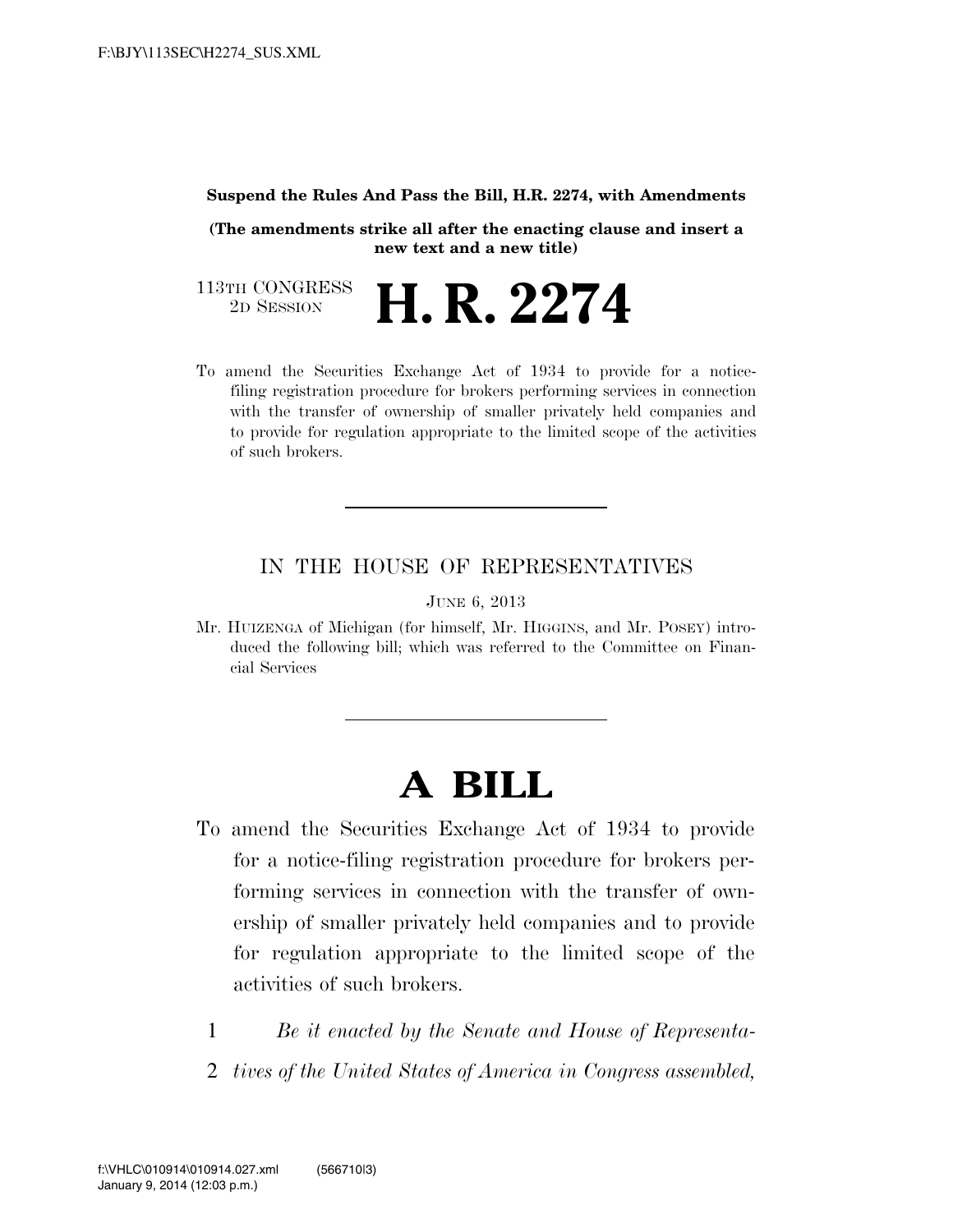$\mathfrak{D}$ 

#### **SECTION 1. SHORT TITLE.**

 This Act may be cited as the ''Small Business Merg- ers, Acquisitions, Sales, and Brokerage Simplification Act of 2013''.

## **SEC. 2. REGISTRATION EXEMPTION FOR MERGER AND AC-QUISITION BROKERS.**

 Section 15(b) of the Securities Exchange Act of 1934 (15 U.S.C. 78o(b)) is amended by adding at the end the following:

10 "(13) REGISTRATION EXEMPTION FOR MERGER 11 AND ACQUISITION BROKERS.—

12 "(A) IN GENERAL.—Except as provided in subparagraph (B), an M&A broker shall be ex-empt from registration under this section.

 ''(B) EXCLUDED ACTIVITIES.—An M&A broker is not exempt from registration under this paragraph if such broker does any of the following:

 $"$ (i) Directly or indirectly, in connec-20 tion with the transfer of ownership of an eligible privately held company, receives, holds, transmits, or has custody of the funds or securities to be exchanged by the parties to the transaction.

 ''(ii) Engages on behalf of an issuer in a public offering of any class of securities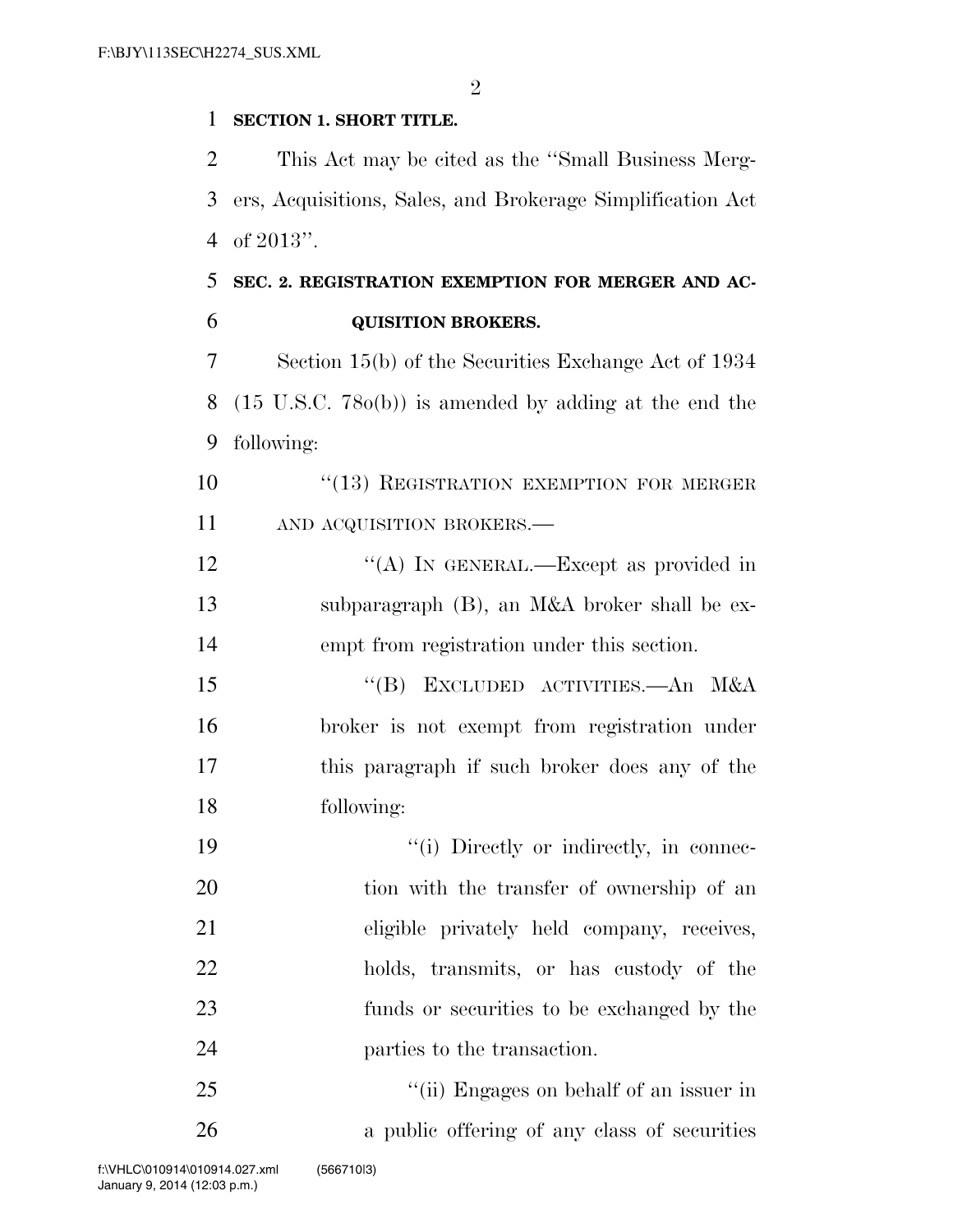| $\mathbf{1}$   | that is registered, or is required to be reg-      |
|----------------|----------------------------------------------------|
| $\overline{2}$ | istered, with the Commission under section         |
| 3              | 12 or with respect to which the issuer files,      |
| $\overline{4}$ | or is required to file, periodic information,      |
| 5              | documents, and reports under subsection            |
| 6              | (d).                                               |
| $\overline{7}$ | "(C) RULE OF CONSTRUCTION.-Nothing                 |
| 8              | in this paragraph shall be construed to limit      |
| 9              | any other authority of the Commission to ex-       |
| 10             | empt any person, or any class of persons, from     |
| 11             | any provision of this title, or from any provision |
| 12             | of any rule or regulation thereunder.              |
| 13             | "(D) DEFINITIONS.—In this paragraph:               |
| 14             | "(i) CONTROL.—The term 'control'                   |
| 15             | means the power, directly or indirectly, to        |
| 16             | direct the management or policies of a             |
| 17             | company, whether through ownership of              |
| 18             | securities, by contract, or otherwise. There       |
| 19             | is a presumption of control for any person         |
| 20             | $who$ —                                            |
| 21             | $\lq\lq$ is a director, general part-              |
| 22             | ner, member or manager of a limited                |
| 23             | liability company, or officer exercising           |
| 24             | executive responsibility (or has similar           |
| 25             | status or functions);                              |

 $V_{\rm eff}$  ) and 0.03  $\mu$  -Date 0.03  $\mu$  and 0.03  $\mu$  -Documental  $\mu$  and  $\mu$  and  $\mu$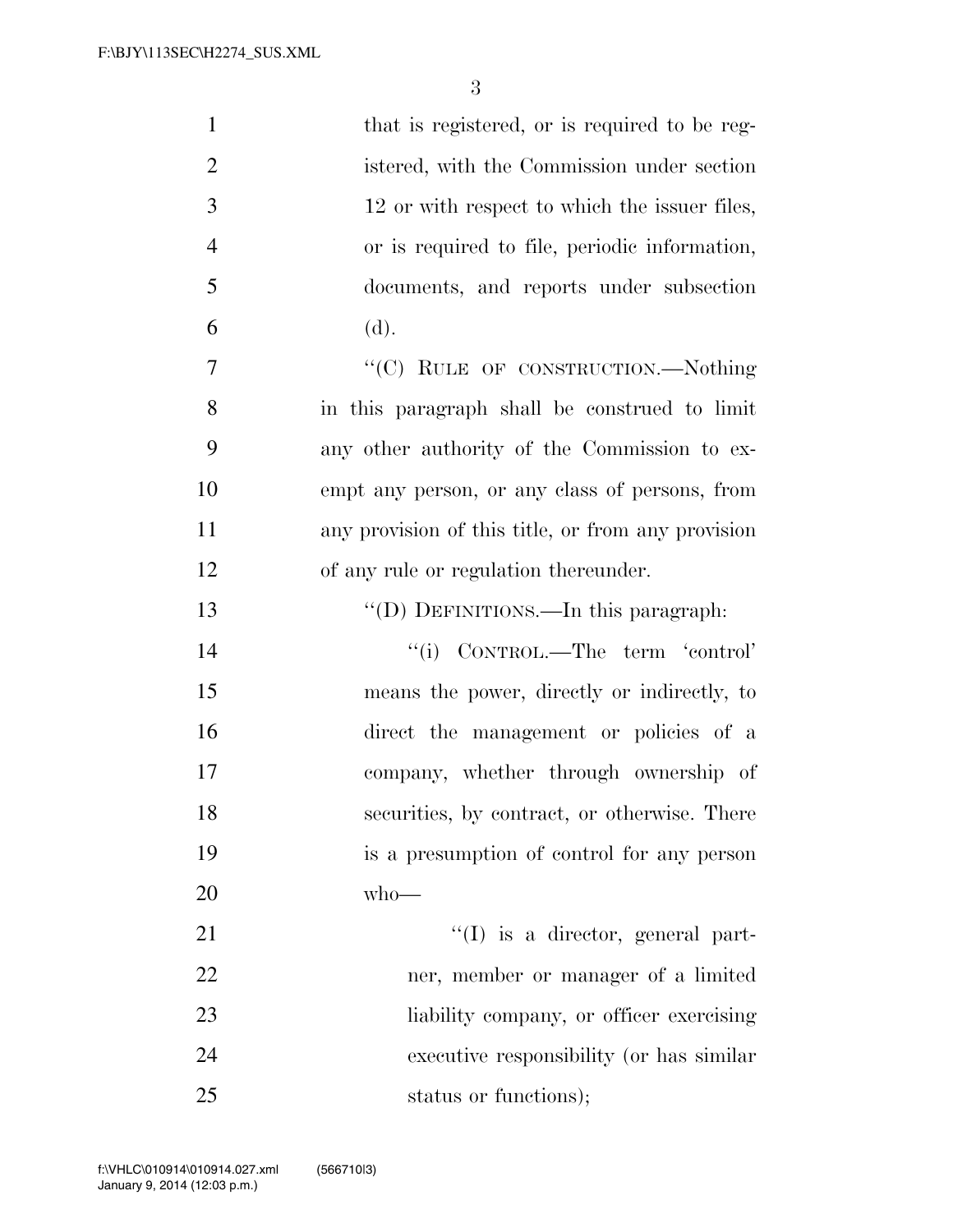| $\mathbf{1}$   | "(II) has the right to vote $20$          |
|----------------|-------------------------------------------|
| $\overline{2}$ | percent or more of a class of voting      |
| 3              | securities or the power to sell or direct |
| $\overline{4}$ | the sale of 20 percent or more of a       |
| 5              | class of voting securities; or            |
| 6              | "(III) in the case of a partner-          |
| $\tau$         | ship or limited liability company, has    |
| 8              | the right to receive upon dissolution,    |
| 9              | or has contributed, 20 percent or         |
| 10             | more of the capital.                      |
| 11             | "(ii) ELIGIBLE PRIVATELY<br><b>HELD</b>   |
| 12             | COMPANY.—The term 'eligible privately     |
| 13             | held company' means a company that        |
| 14             | meets both of the following conditions:   |
| 15             | "(I) The company does not have            |
| 16             | any class of securities registered, or    |
| 17             | required to be registered, with the       |
| 18             | Commission under section 12 or with       |
| 19             | respect to which the company files, or    |
| 20             | is required to file, periodic informa-    |
| 21             | tion, documents, and reports under        |
| 22             | subsection (d).                           |
| 23             | "(II) In the fiscal year ending           |
| 24             | immediately before the fiscal year in     |
| 25             | which the services of the M&A broker      |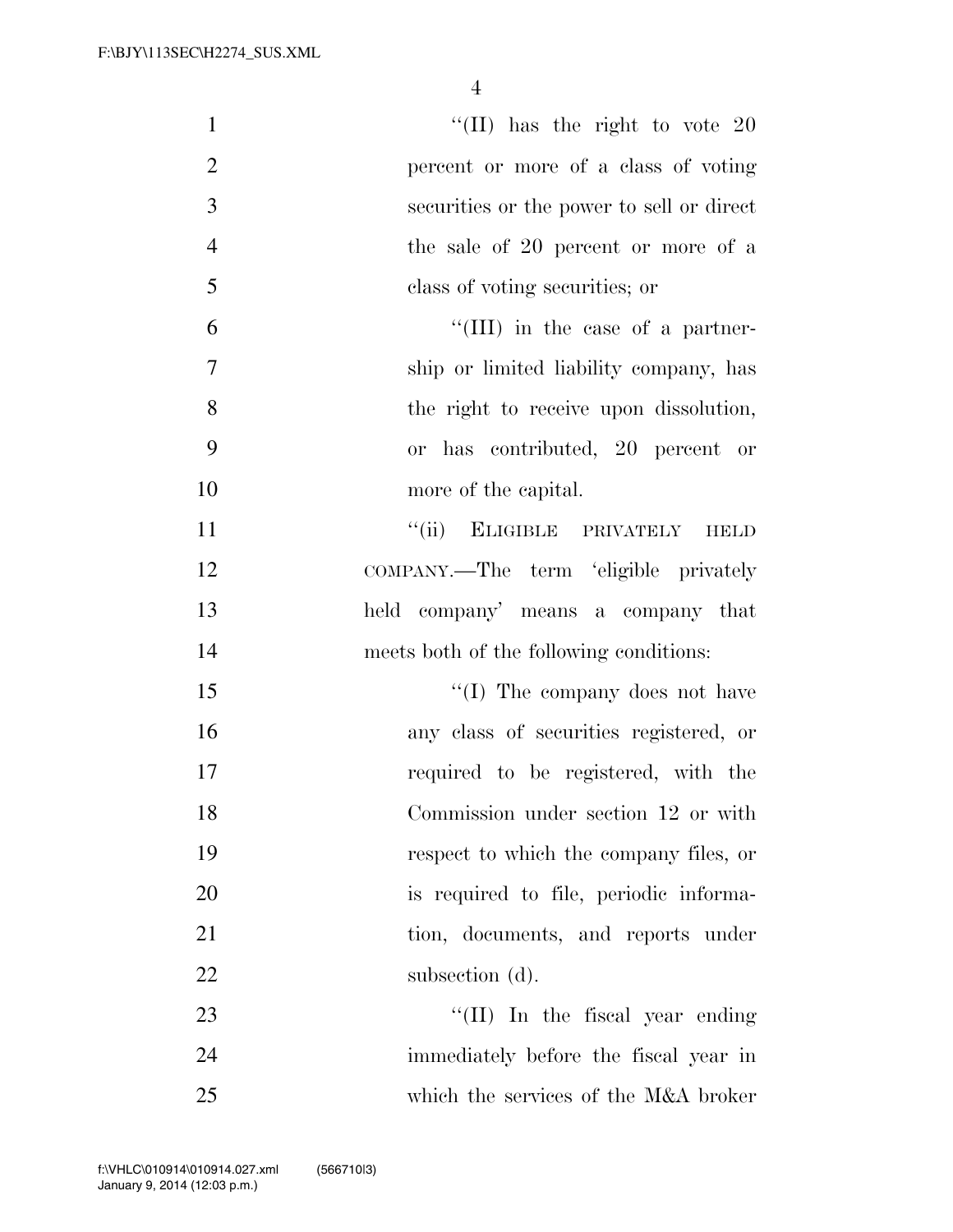| $\mathbf{1}$   | are initially engaged with respect to         |
|----------------|-----------------------------------------------|
| $\overline{2}$ | the securities transaction, the com-          |
| 3              | pany meets either or both of the fol-         |
| $\overline{4}$ | lowing conditions (determined in ac-          |
| 5              | cordance with the historical financial        |
| 6              | accounting records of the company):           |
| $\tau$         | "(aa) The earnings of the                     |
| 8              | company before interest, taxes,               |
| 9              | depreciation, and amortization                |
| 10             | are less than $$25,000,000$ .                 |
| 11             | "(bb) The gross revenues of                   |
| 12             | the company are less than                     |
| 13             | \$250,000,000.                                |
| 14             | "(iii) M&A BROKER.—The term 'M&A              |
| 15             | broker' means a broker, and any person        |
| 16             | associated with a broker, engaged in the      |
| 17             | business of effecting securities transactions |
| 18             | solely in connection with the transfer of     |
| 19             | ownership of an eligible privately held com-  |
| 20             | pany, regardless of whether the broker acts   |
| 21             | on behalf of a seller or buyer, through the   |
| 22             | purchase, sale, exchange, issuance, repur-    |
| 23             | chase, or redemption of, or a business com-   |
| 24             | bination involving, securities or assets of   |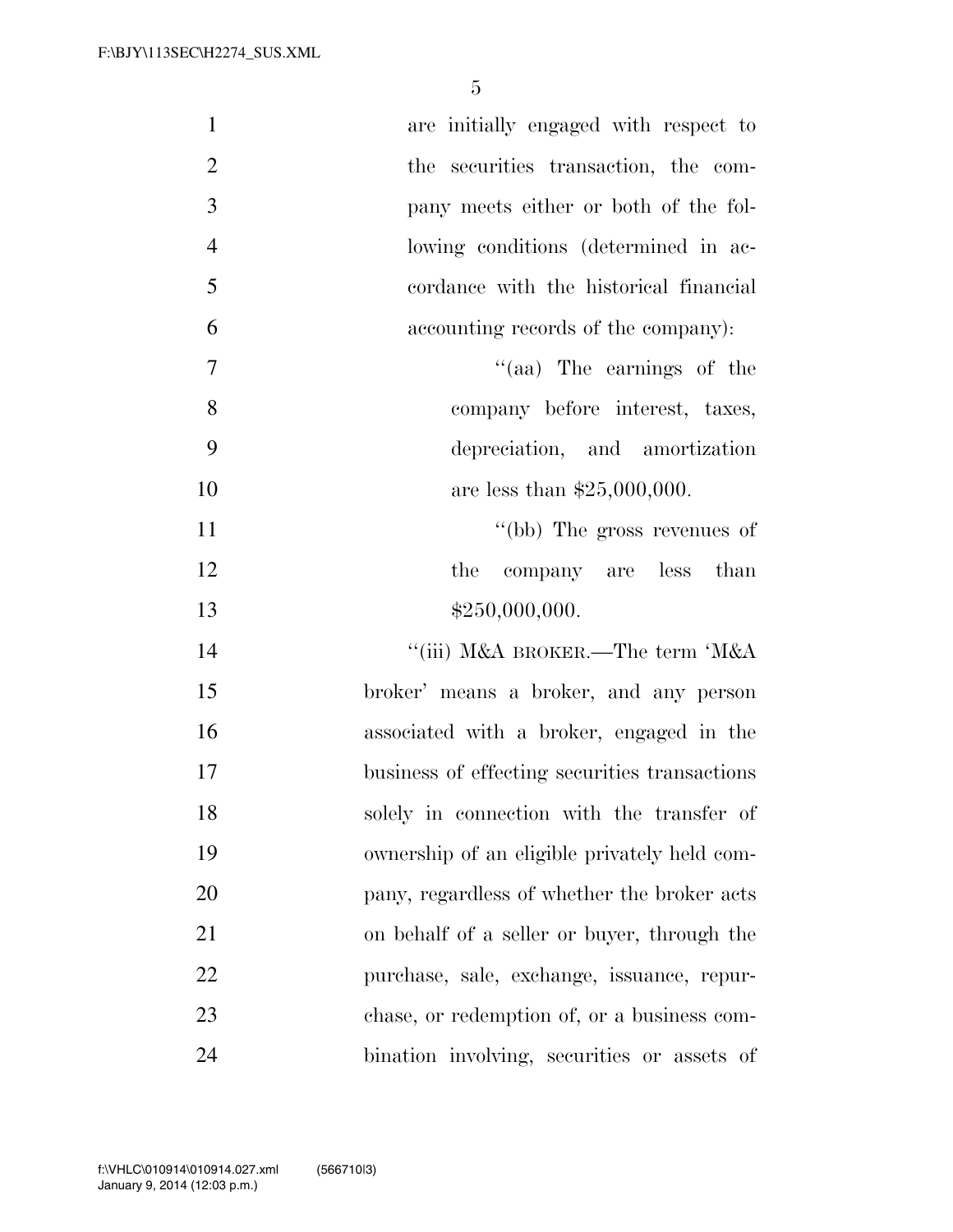| $\mathbf{1}$   | the eligible privately held company, if the |
|----------------|---------------------------------------------|
| $\overline{2}$ | broker reasonably believes that—            |
| 3              | $``(I)$ upon consummation of the            |
| $\overline{4}$ | transaction, any person acquiring se-       |
| 5              | curities or assets of the eligible pri-     |
| 6              | vately held company, acting alone or        |
| $\tau$         | in concert, will control and, directly or   |
| 8              | indirectly, will be active in the man-      |
| 9              | agement of the eligible privately held      |
| 10             | company or the business conducted           |
| 11             | with the assets of the eligible privately   |
| 12             | held company; and                           |
| 13             | $\lq\lq$ (II) if any person is offered se-  |
| 14             | curities in exchange for securities or      |
| 15             | assets of the eligible privately held       |
| 16             | company, such person will, prior to         |
| 17             | becoming legally bound to consum-           |
| 18             | mate the transaction, receive or have       |
| 19             | reasonable access to the most recent        |
| 20             | year-end balance sheet, income state-       |
| 21             | ment, statement of changes in finan-        |
| 22             | eial position, and statement of owner's     |
| 23             | equity of the issuer of the securities      |
| 24             | offered in exchange, and, if the finan-     |
| 25             | cial statements of the issuer are au-       |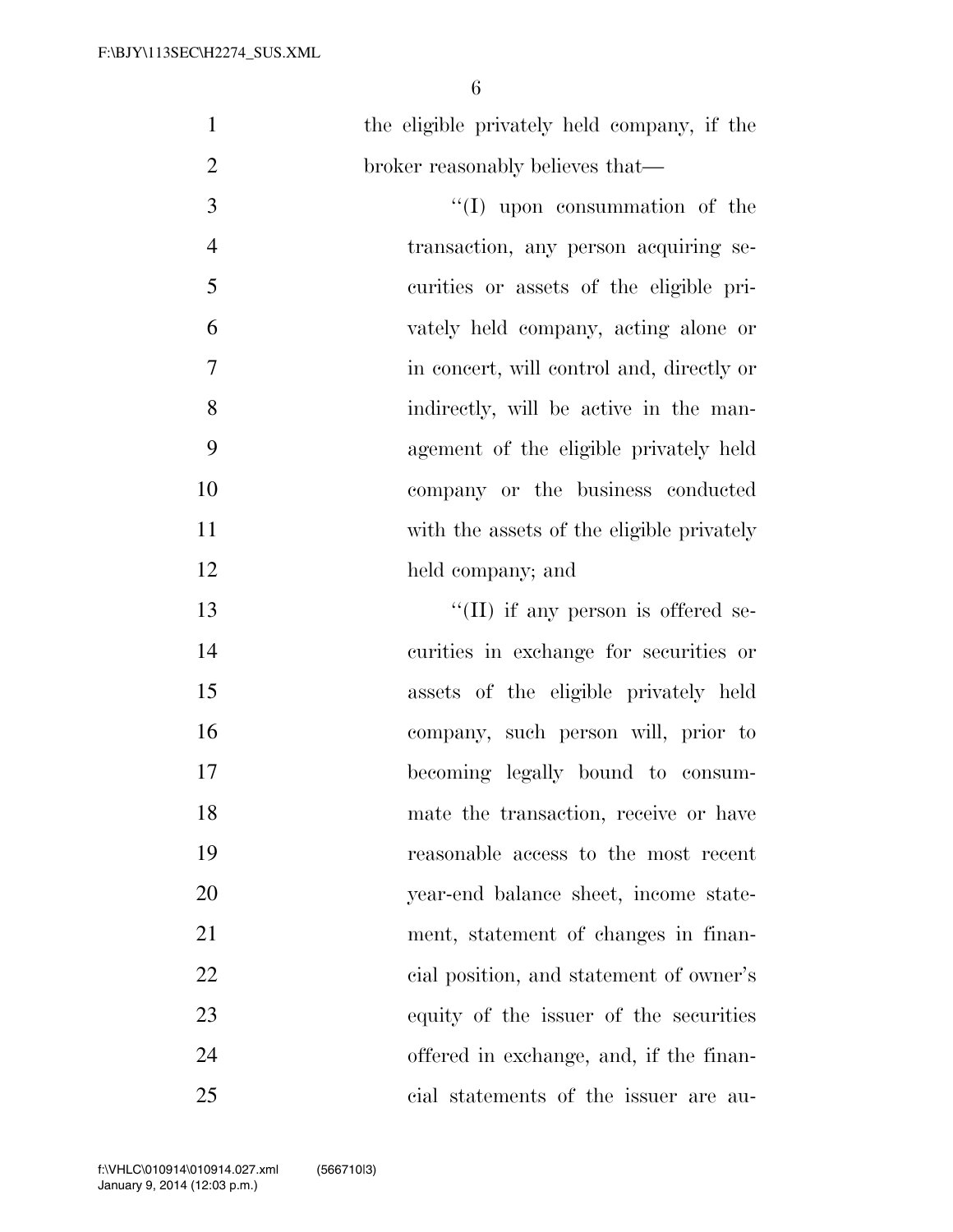| $\mathbf{1}$   | dited, the related report of the inde-     |
|----------------|--------------------------------------------|
| $\overline{2}$ | pendent auditor, a balance sheet           |
| 3              | dated not more than 120 days before        |
| $\overline{4}$ | the date of the offer, and information     |
| 5              | pertaining to the management, busi-        |
| 6              | ness, results of operations for the pe-    |
| $\overline{7}$ | riod covered by the foregoing financial    |
| 8              | statements, and material loss contin-      |
| 9              | gencies of the issuer.                     |
| 10             | $``(E)$ INFLATION ADJUSTMENT.—             |
| 11             | "(i) IN GENERAL.—On the date that          |
| 12             | is 5 years after the date of the enactment |
| 13             | of the Small Business Mergers, Acquisi-    |
| 14             | tions, Sales, and Brokerage Simplification |
| 15             | Act of 2013, and every 5 years thereafter, |
| 16             | dollar amount in subparagraph<br>each      |
| 17             | $(D)(ii)(II)$ shall be adjusted by—        |
| 18             | $\lq\lq$ (I) dividing the annual value of  |
| 19             | Employment Cost Index For<br>the           |
| 20             | Wages and Salaries, Private Industry       |
| 21             | Workers (or any successor index), as       |
| 22             | published by the Bureau of Labor           |
| 23             | Statistics, for the calendar year pre-     |
| 24             | eeding the calendar year in which the      |
| 25             | adjustment is being made by the an-        |